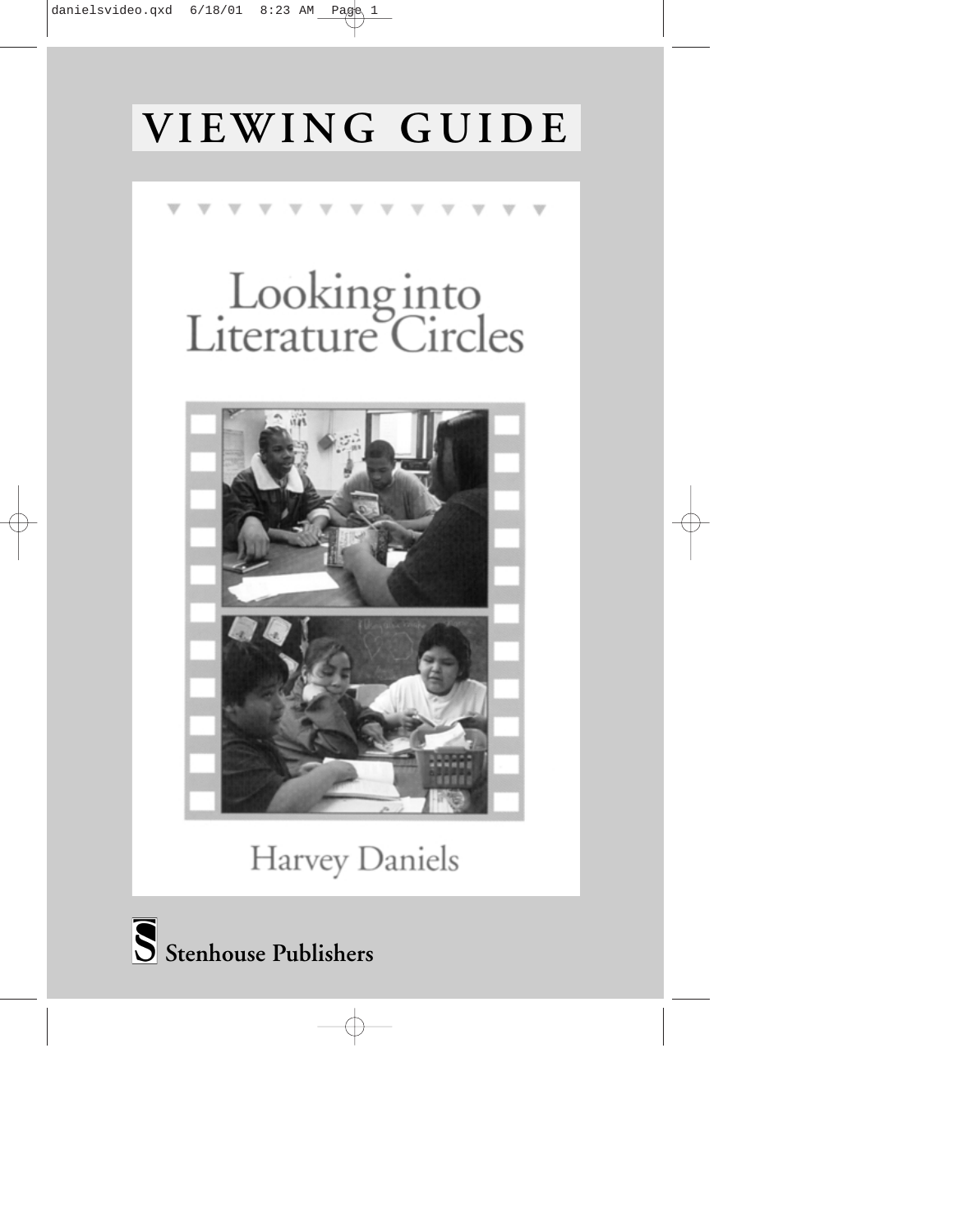#### VIEWING GUIDE

# Looking into Literature Circles

Harvey Daniels

▼▼▼▼▼▼▼▼▼▼▼▼▼

## **Introduction**

Book clubs are forming in classrooms all across the country, with small groups of students from kindergarten through high school leading their own lively literature discussions. This promising movement draws many of its key ideas and management procedures from Harvey Daniels' book, *Literature Circles: Voice and Choice in the Student-Centered Classroom*. But teachers who are new to literature circles sometimes have questions that no book can quite answer:

- What do the groups look like? How do they operate? What kinds of questions do students raise when running their own discussions?
- What is the atmosphere in the room during literature circle meetings?
- And what is the teachers' role in all of this?

*Looking into Literature Circles* answers these questions by providing a window into book clubs in action. Rather than focusing on management details, this video conveys the feel, the atmosphere, the climate, and the energy of literature circles at work. We visit three public schools: a third-grade dual-language program, a high school English class, and a parent book club meeting. In each location, we see and hear students (and parents) running their own conversations, digging into books, and connecting them to their lives. Along the way, Harvey Daniels points out some key organizing structures, including response

**2** *Looking into Literature Circles Viewing Guide* Copyright © 2001 Harvey Daniels. Stenhouse Publishers. All rights reserved.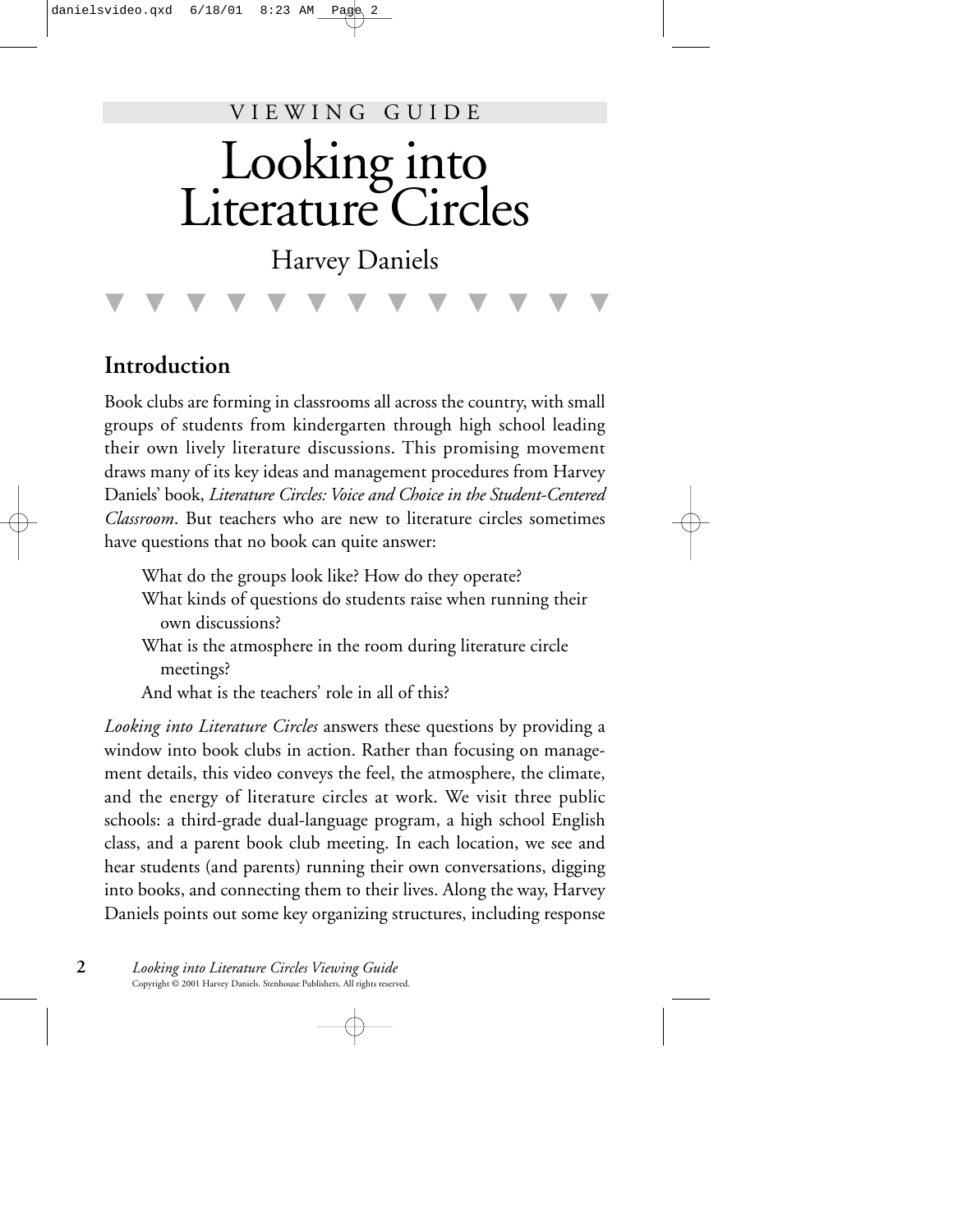logs, role sheets, and Post-it notes. Kids tell us how they feel when working in a book club, enjoying natural, open-ended conversations about books with their friends. Teachers show how they form and support groups, keeping the structure fresh and productive. And parents testify not just about the benefits of their own literature discussions but also about how school book clubs can cause a rebirth of reading by all family members at home.

# **What Are Literature Circles?**

Literature circles are powerful small-group structures for reading and discussing fiction or nonfiction texts at all grade levels across the curriculum. Literature circles elegantly combine two very important educational ideas: collaborative learning and independent reading. Simply defined, literature circles are student-led discussion groups of three to six kids who choose and read the same article, book, or novel. To ensure active participation and self-sustaining conversation in these groups, we ask students to prepare for each meeting either by keeping a response log, jotting discussion ideas on Post-it notes, or filling out "role sheets" that help readers harvest their responses while reading. The circles meet regularly and students use their notes to feed the discussion. When they finish a book, each circle typically reports the highlights of their discussion to the whole class or creates a formal project that shares their learning. Then these small groups dissolve, students select more readings, and new groups are formed around those choices.

Literature circles can be organized in a wide variety of ways, but the consistent key elements are:

- Students choose their own reading materials.
- Small temporary discussion groups are formed, based on book choice.
- Grouping is by kids' text choices, not by ability or other tracking.
- Different groups read different books.
- Groups meet on a regular, predictable schedule to discuss reading.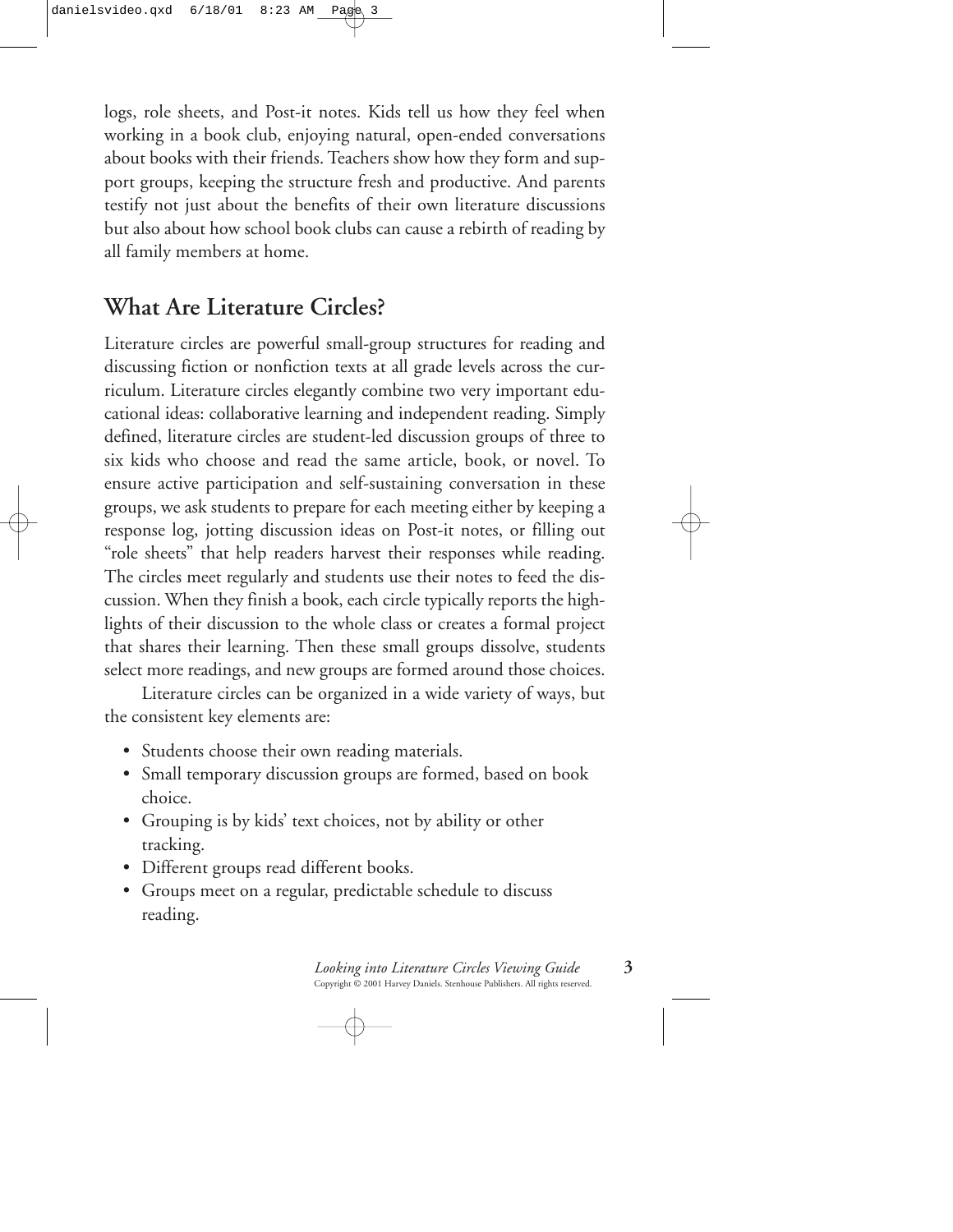- Kids write notes that help guide both their reading and discussion.
- Discussion questions come from the students, not teachers or textbooks.
- Personal responses, connections, and open-ended questions (not formal literary analysis) are the starting points for discussion, which may then move to literary analysis.
- The teacher does not lead the groups; instead, he or she visits, serving as a fellow reader and problem-solving facilitator.
- When books are finished, each group shares with the class through presentations, reviews, dramatizations, book chats, or other projects.
- New groups form around new reading choices and another cycle begins.
- A spirit of playfulness and sharing pervades the room.
- Evaluation is by teacher observation and student self-evaluation.

# **Who Is This Video For?**

This video is designed to be viewed by individual teachers or by groups of teachers who want to know how literature circles work—how they look, sound, and feel in real classrooms. Probably many of our viewers are either considering implementing literature circles or have recently done so and are working through the related management issues in the classroom. Of course, you can watch this video on your own and hopefully learn a good deal. But if a group of colleagues watches the video together, the experience can lend itself to an engaging, interactive, multi-step workshop. This video is also for administrators whose support we need to help purchase multiple copies of good books for classroom libraries, to fund related staff development, to free us to visit each others' literature circle classrooms, and to set up author visits and other events that support book clubs. This video also speaks to parents; it shows what their kids are doing in the classroom, it invites parents to come in and help, and it encourages them to join in family and community reading groups themselves.

**4** *Looking into Literature Circles Viewing Guide* Copyright © 2001 Harvey Daniels. Stenhouse Publishers. All rights reserved.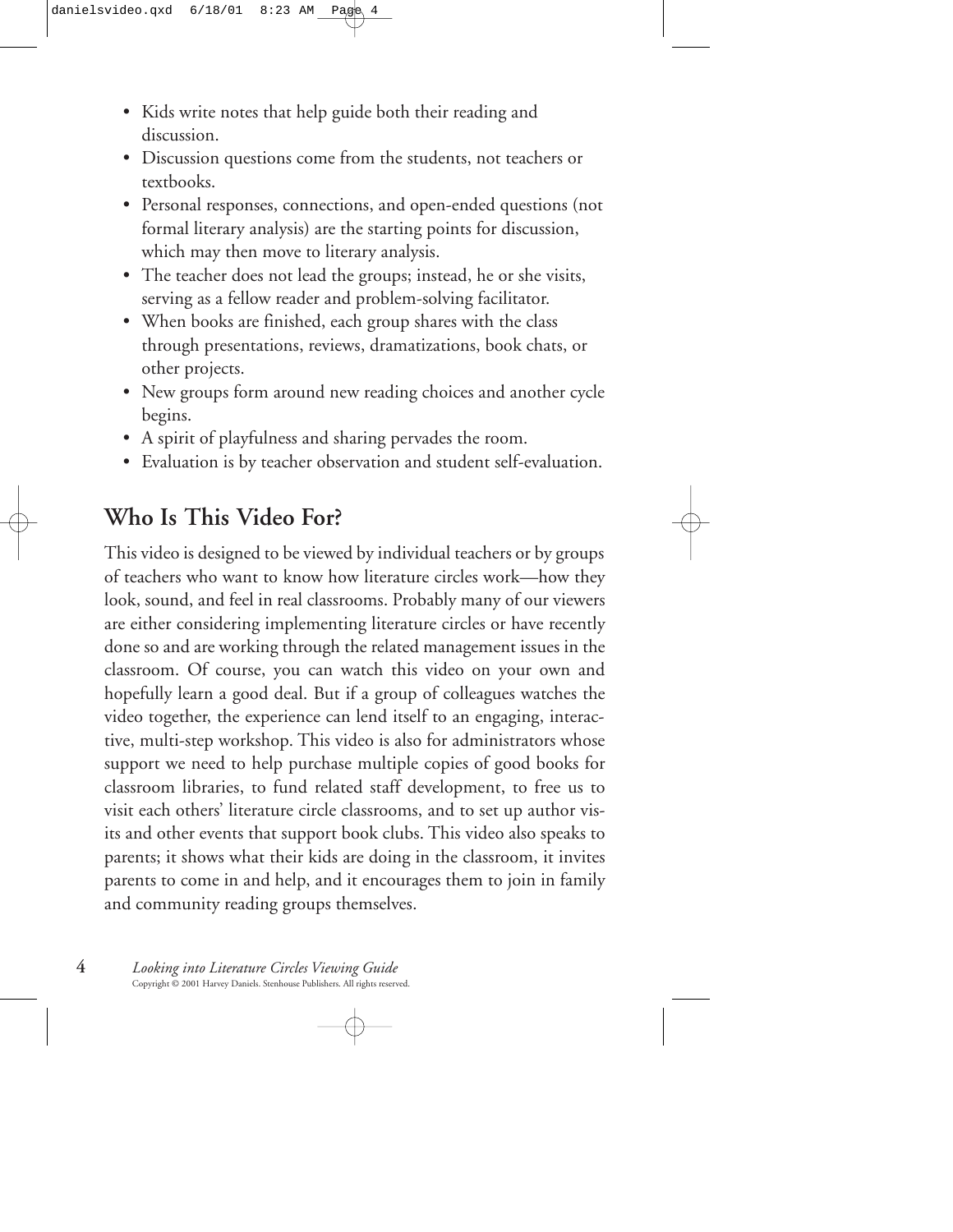# **How to Use This Video in a Workshop Setting**

We believe the very best way to use this video is in the context of viewers joining in some literature circles themselves. The benefit seems obvious, especially for teachers: if we have a chance to discuss some good literature in a peer-led format ourselves, we'll be better able to translate this structure to our students. No, you don't have to read *War and Peace* or form a long-term book club to try this out, although once you try literature circles for yourself, you may do just that!

So here's a complete workshop that integrates the video. If you do all three parts of the workshop, it will take the better part of a day. But you can also mix and match elements of the workshop to fit the time you have.

# *PART I*

### *Before Viewing the Tape: Try Out a Literature Circle*

- 1. Read a good, really short short story, something one or two pages long. (Sandra Cisneros has several such stories in her collections *The House on Mango Street* and *Woman Hollering Creek*). First, read the story silently and then, in groups of four or five join in open-ended discussion for about ten minutes; simply invite people to talk freely about wherever the story took them.
- 2. Stop the group meetings, and ask each circle to share one thread or sample of their conversation: something that got discussion going, generated some feeling, sparked a disagreement, or otherwise got people engaged. (In this step, we are honoring the literature first, before we start analyzing the discussion process—a vital element in all literature circles' training for kids or grownups.)
- 3. Now, stop and ask everyone to reflect back on their short group meeting, looking for two things: What were the *social skills* used to make this discussion work? And what were the *thinking skills* used to comprehend and talk about the story? Have each group think back on their brief meeting, making a list of ingredients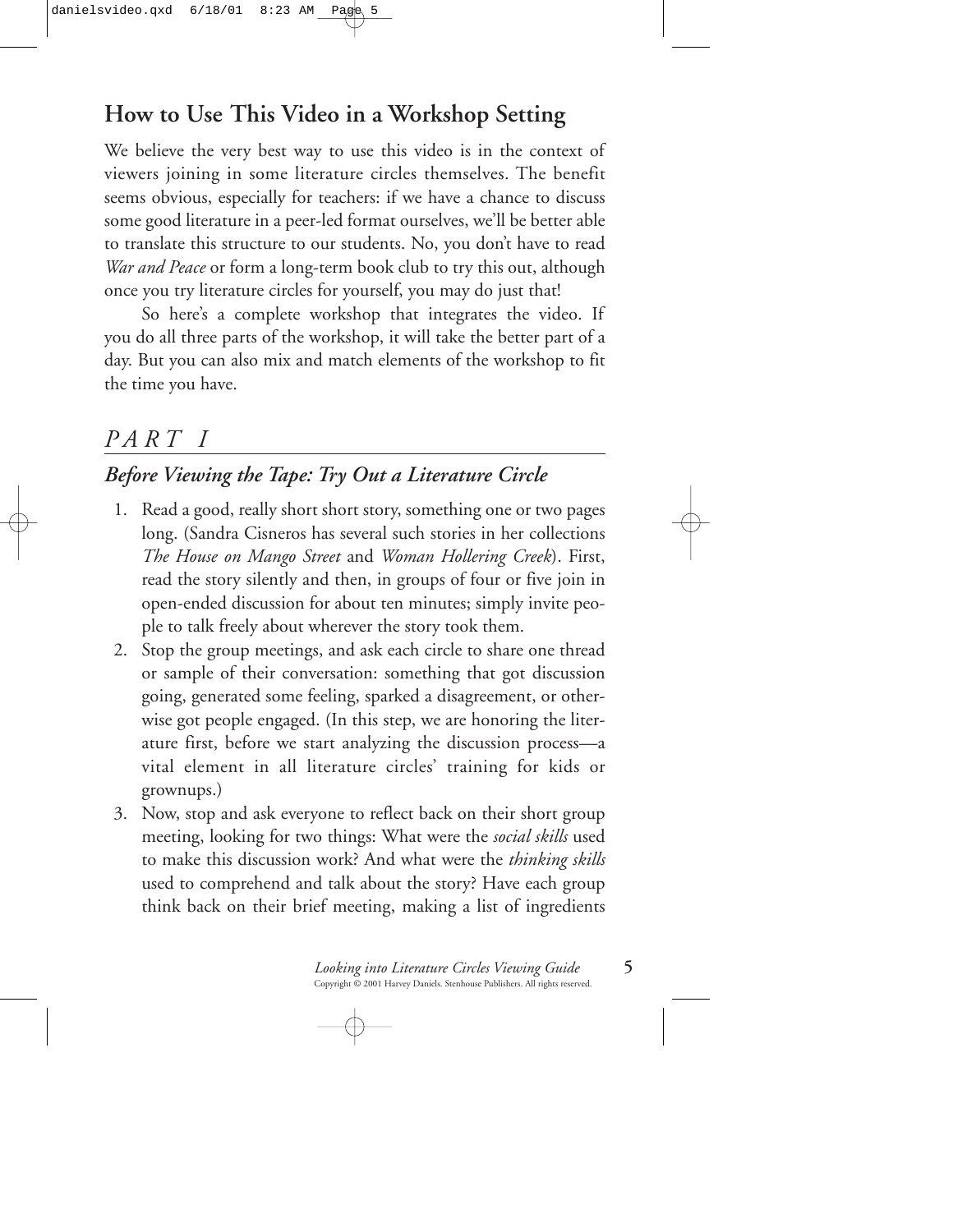they noticed, perhaps by dividing a sheet of paper in half and listing Social Skills on one side and Thinking Skills on the other.

4. Now create a whole-group list by inviting people to contribute items from their small-group lists. Tackle social skills first; digging out thinking skills is usually a bit harder, since these are generally deeper and more implicit. Here is a list of social and thinking skills developed by a group of teachers in a recent workshop:

#### **Social Skills**

take turns listen actively make eye contact lean forward nod, confirm, respond share air-time include everybody don't dominate pull other people in don't interrupt speak directly to each other receive others' ideas be tolerant honor people's "burning issues" piggyback on ideas of others speak up when you disagree respect differences disagree constructively don't attack stay focused, on task support your views with the book trust each other be responsible to the group

#### **Thinking Skills**

make connections with personal experience, current events, other books, authors, other stories, artworks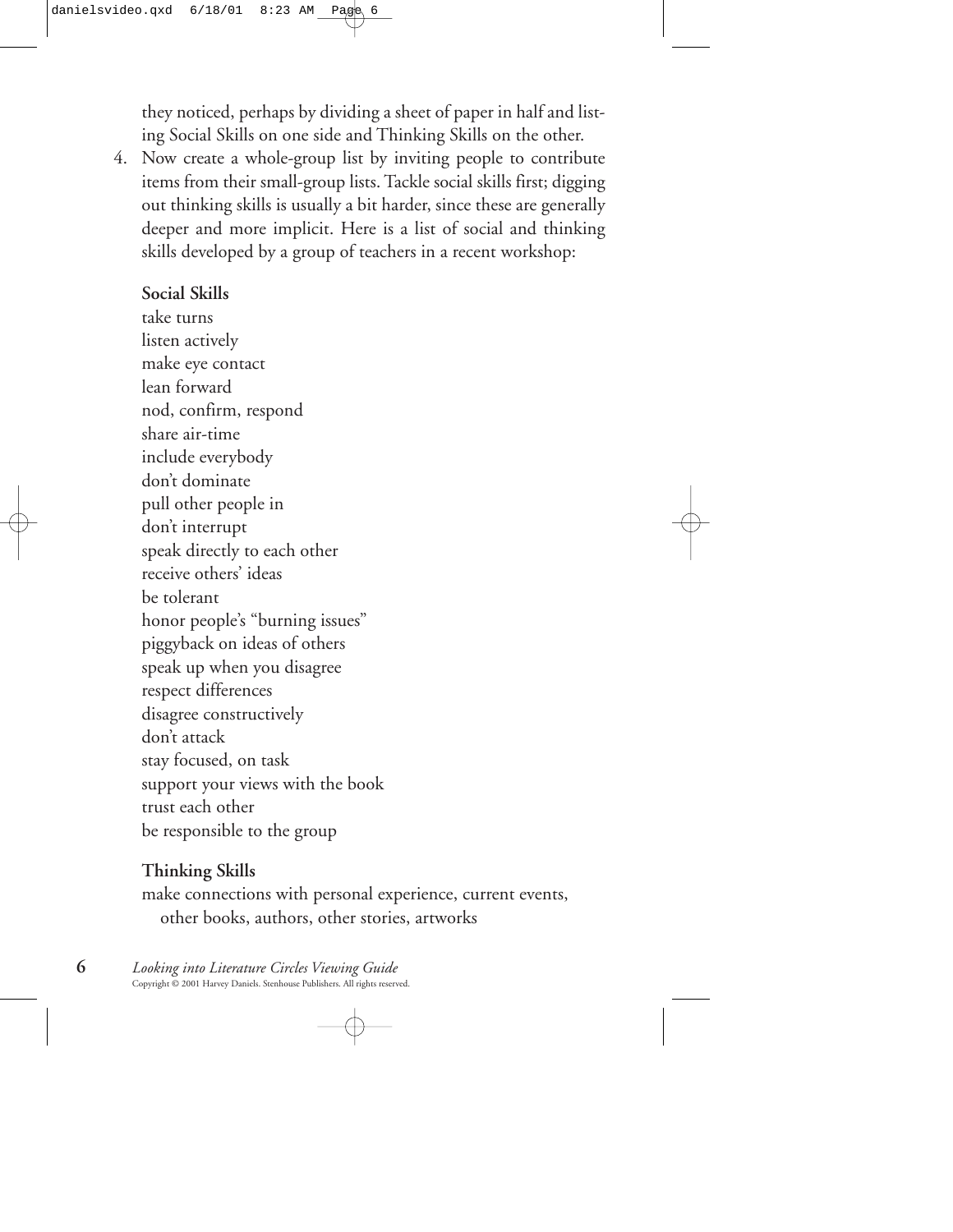make pictures in your head visualize the scene, people, events put yourself into the story reread to clarify check and confirm facts savor the story, language, events question the author, characters, text analyze, interpret make inferences draw conclusions make judgments evaluate the book, author, characters attend to author craft and style notice words and language read passages aloud look for patterns draw/illustrate/map sections of text

- 5. As you look at the lists you have created, an important point should become clear: a lot of deep and relatively sophisticated social and thinking skills actually go into the making of a successful peer-led book club. This means that in the classroom, we must either teach social and thinking skills to students or provide structures that supply them, or a mixture of both. In one sense that's what literature circles' training really consists of: creating an environment that optimizes and improves kids' social and thinking skills.
- 6. Talk about how these discussion and reading skills could be developed among your own students. What do they already know how to do? What skills need to be added?

# *PART II*

#### *Preparing to View the Video*

1. Before watching the video, you may want to have participants read Chapters 1–3 in Harvey Daniels' *Literature Circles*. These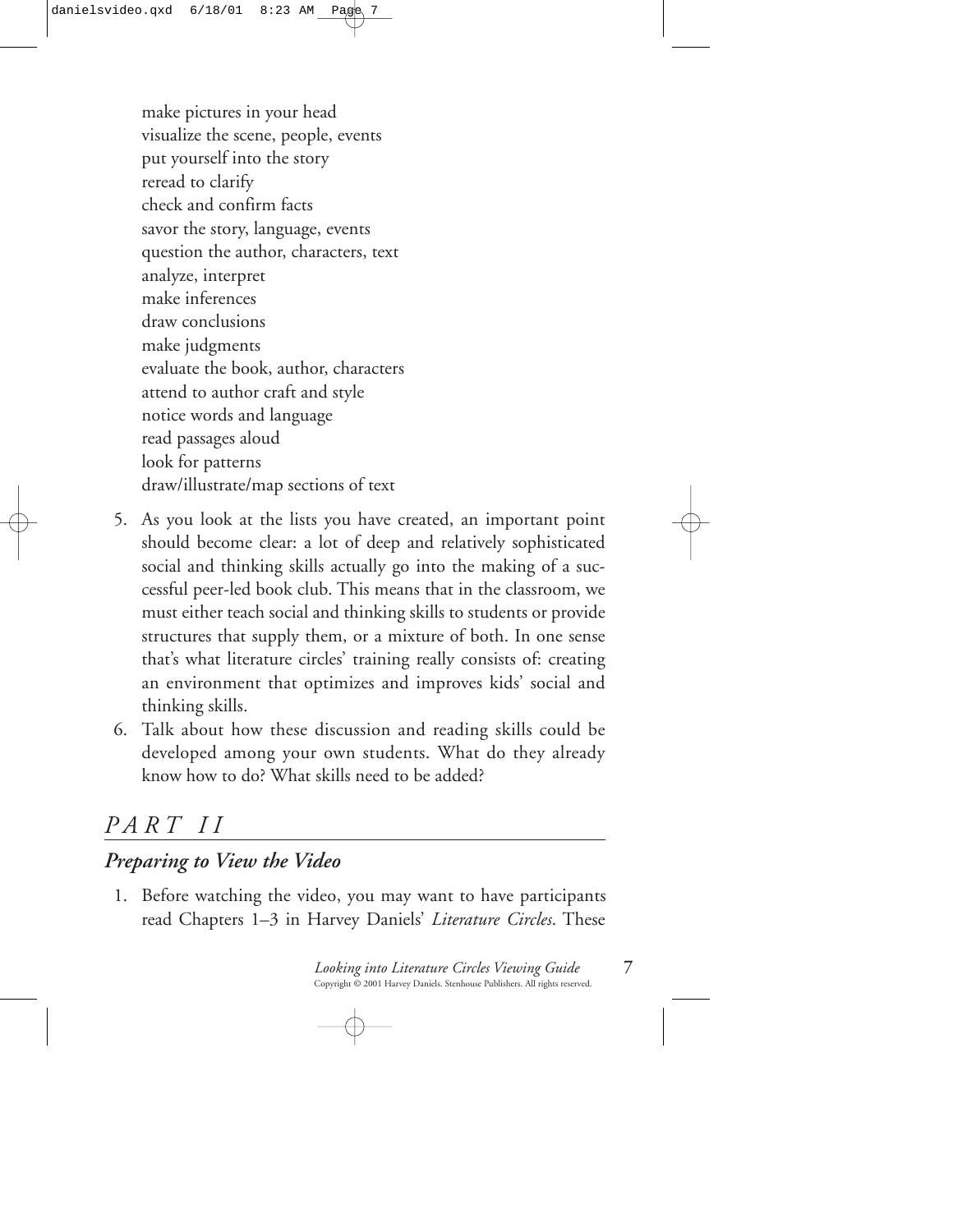three chapters provide a basic description and definition of the strategy, illustrated with classroom stories at several grade levels.

2. After reading the chapters, have participants discuss their own experiences with literature circles or reading discussion groups in their classrooms. If they have already tried some form of literature circles, ask them, What is going well? And what needs work? What do they still have questions about when it comes to fostering good talk about books in their classroom? If they haven't yet tried book clubs, ask them, What problems can they foresee cropping up among their own students?

# *PART III*

#### *Watching and Discussing the Video*

The video has five main sections:

Introduction Third-grade literature circles High school literature circles Parent literature circles Closing

- 1. The video is only fifteen minutes long, which allows for multiple viewings in a short period of time. You may want to begin by viewing the video once straight through with the group for enjoyment, asking for general impressions of the literature circles at the end.
- 2. After a brief discussion of the first viewing of the video, you can ask participants to focus on specific skill development with a second viewing. Ask them to keep a double-entry journal with two columns, one for Social Skills the other for Thinking Skills. As they watch the three literature circles groups in action, have participants keep a list of the social and thinking skills being developed by the different age levels.

Here's a typical response to the high school segment on *Journey of the Sparrows*: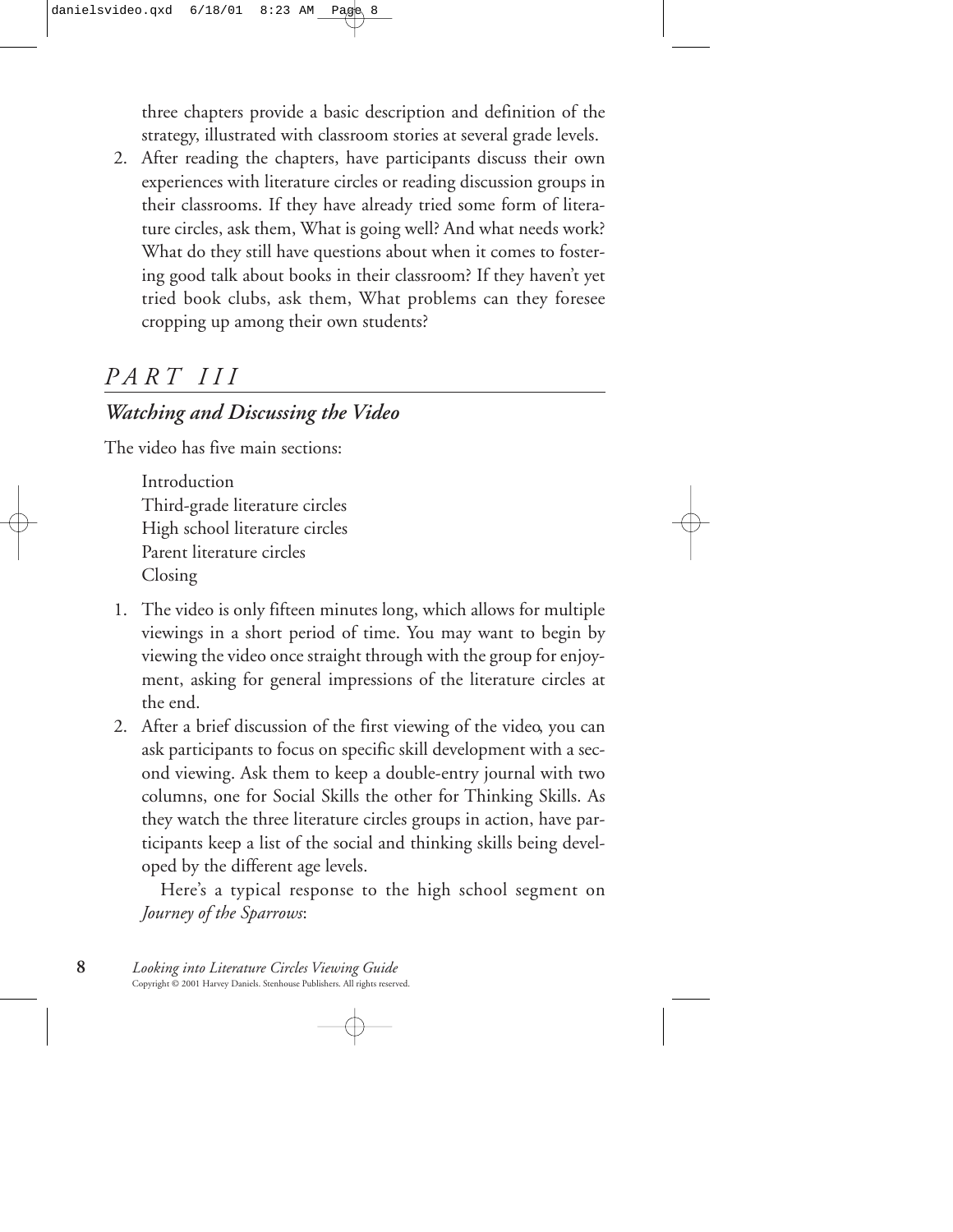#### **Social Skills**

taking turns building on the ideas of others drawing others into the discussion being prepared with questions and topics being comfortable with pauses and silence taking personal risks being respectful of differences in the group

#### **Thinking Skills**

clarifying facts asking questions connecting to personal experience speculating analyzing visualizing (drawing) questioning

### **What About the Role Sheets?**

Viewers familiar with Daniels' book *Literature Circles* may wonder why there's little use of role sheets in the classrooms on the video. That's because, since the book was written, so many teachers have found easier and more natural ways for kids to capture their responses—and because the role sheets have proven to be problematic in many classrooms. As you decide how to prepare your own students for literature circles, please consider the following alternatives carefully.

When students are first learning to operate in peer-led discussion groups, it can be helpful to offer some intermediate support structures to make the transition comfortable and successful. That's why some Chicago teachers originally came up with role sheets with tasks like "Connector," "Questioner," and "Illustrator." These roles give a different, rotating task to each group member, setting a cognitive purpose for the reading and an interactive one for the group discussion.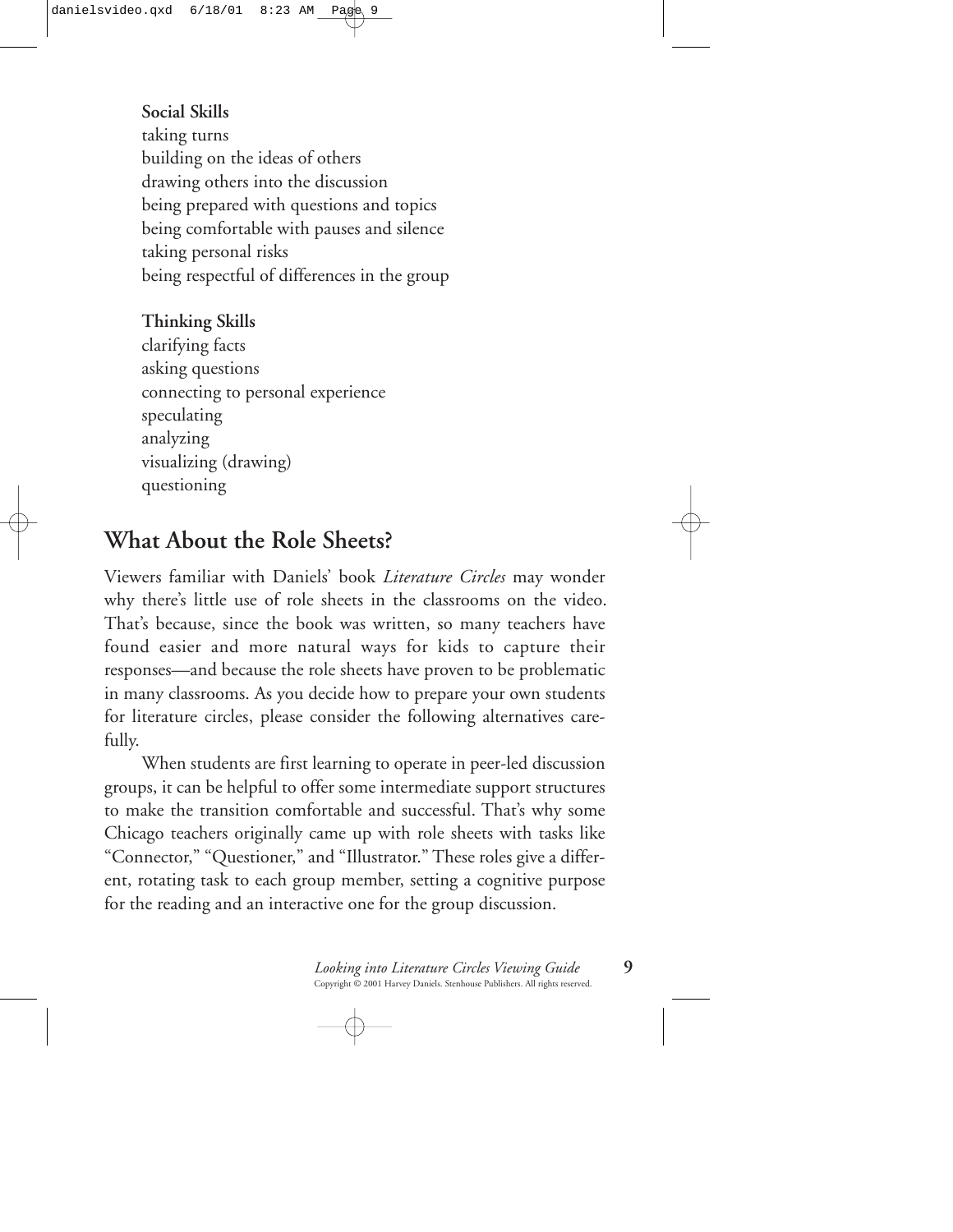All of these roles are designed to support genuine collaborative learning by giving kids clearly defined, interlocking, and open-ended tasks. The sheets also enact a key assumption about reading: that readers who approach a text with their prior knowledge activated and with some clear-cut, conscious purposes will comprehend more. So the role sheets have two purposes: to help kids read better and discuss better.

But we have learned to be cautious. When "doing the sheets," rather than discussing ideas, becomes the main purpose of literature circles, you can accidentally create just one more mechanical, spiritless classroom assignment. Indeed, the single greatest problem with literature circles in classrooms around the country is overuse of role sheets and the consequent limiting and numbing of the conversation. So we're really serious when we say *use the role sheets with care*. The role sheets are to be used as transitional, temporary devices that help students internalize, through practice, the several perspectives and habits the roles teach.

When used for initial training, role sheets should be promptly abandoned as soon as groups can have lively, text-centered, multifaceted book discussions drawn from open-ended entries in response logs. How do groups reach this stage? Perhaps by using the roles for a week or two, repeatedly adopting a half-dozen different angles on reading, stretching their repertoire of group discussion roles, and practicing within a safe structure until less guidance is needed. Once kids have used a variety of roles and had some successful group meetings, then the structured roles are unnecessary, and wise teachers phase them out, replacing them with a reading log. After all, the goal of literature circles is to have natural and sophisticated discussions of literature, and once that is happening we want to remove any artificial or limiting elements immediately.

Most of the teachers who originally contributed to the book *Literature Circles* have since stopped using role sheets altogether. Instead, they simply begin with reading logs, and we now recommend this approach. If your students are already accustomed to discussing rich, open-ended questions about their reading and/or are veterans at keeping reading response logs, they won't need any role sheets to get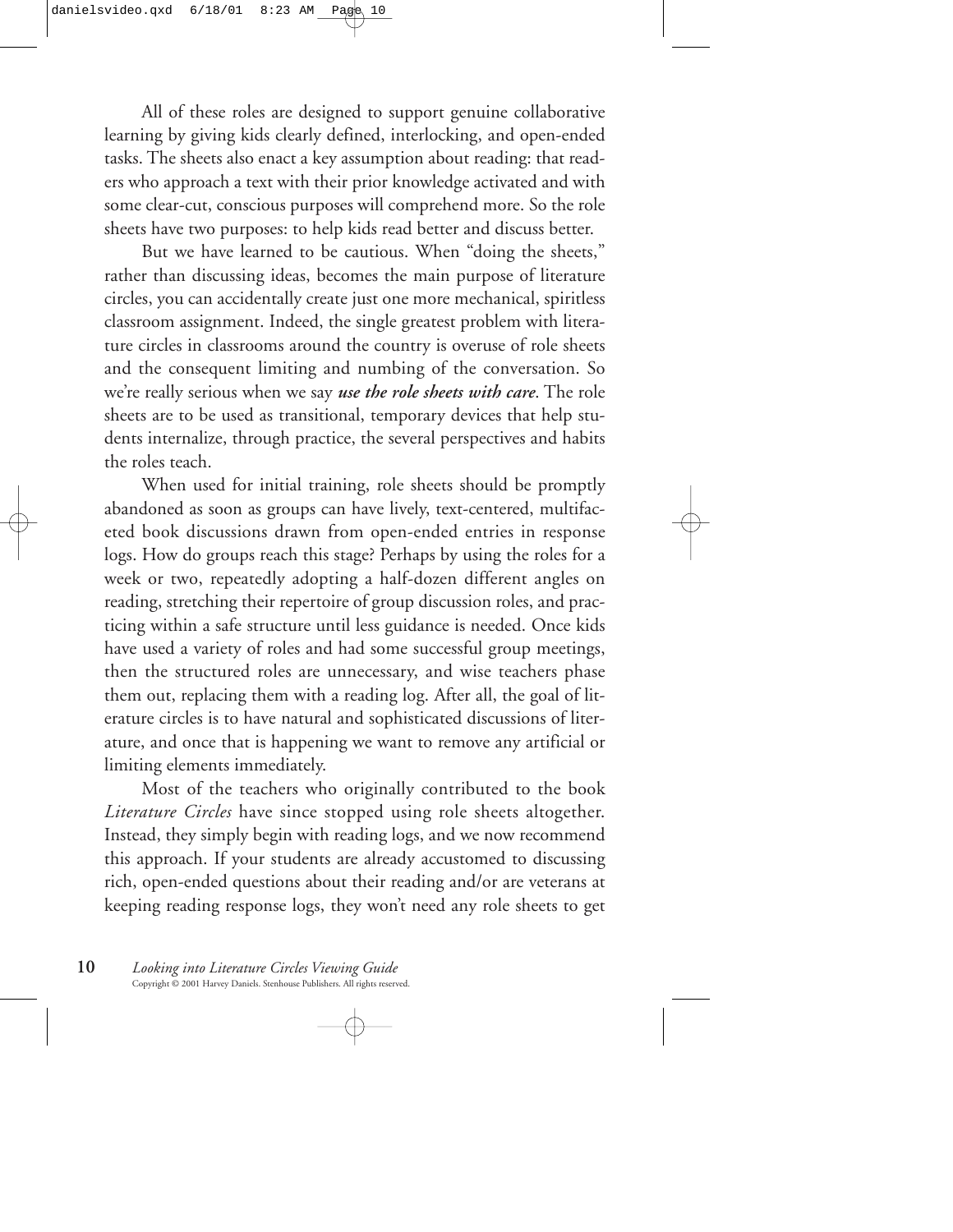going on literature circles. In fact, many teachers have started literature circles and reading logs at the same time, introducing the idea of recording one's thoughts, questions and doodles during and after reading, and then using the kids' fledgling journals as the basis for smallgroup talk.

# **Extending the Learning Beyond the Workshop**

- 1. Form a weekly discussion group to discuss a whole book about literature circles (see the Further Reading list below for resources).
- 2. Initiate a weekly literature circle for interested teachers or parents.
- 3. Video sample literature circles from classrooms for future discussion or analysis by the group.
- 4. Brainstorm good short pieces to use in introductory literature circles at different grade levels.
- 5. Link the social and thinking skills listed with district, state, and national standards.
- 6. Discuss different formats and possibilities for using literature circles in content areas.
- 7. Join us on-line at www.literaturecircles.com for advice, new resources, and support.

# **Further Reading on Literature Circles**

- Daniels, Harvey. 1994. *Literature Circles: Voice and Choice in the Student-Centered Classroom*. Portland, ME: Stenhouse.
- Daniels, Harvey, and Marilyn Bizar. 1998. *Methods that Matter: Six Structures for Best Practice Classrooms*. Portland, ME: Stenhouse.
- Hill, Bonnie Campbell, Nancy J. Johnson, and Katherine Schlick Noe. 1995. *Literature Circles and Response*. Norwood, MA: Christopher-Gordon.
- Samway, Katharine Davies, and Gail Whang. 1995. *Literature Study Circles in a Multicultural Classroom.* Portland, ME: Stenhouse.